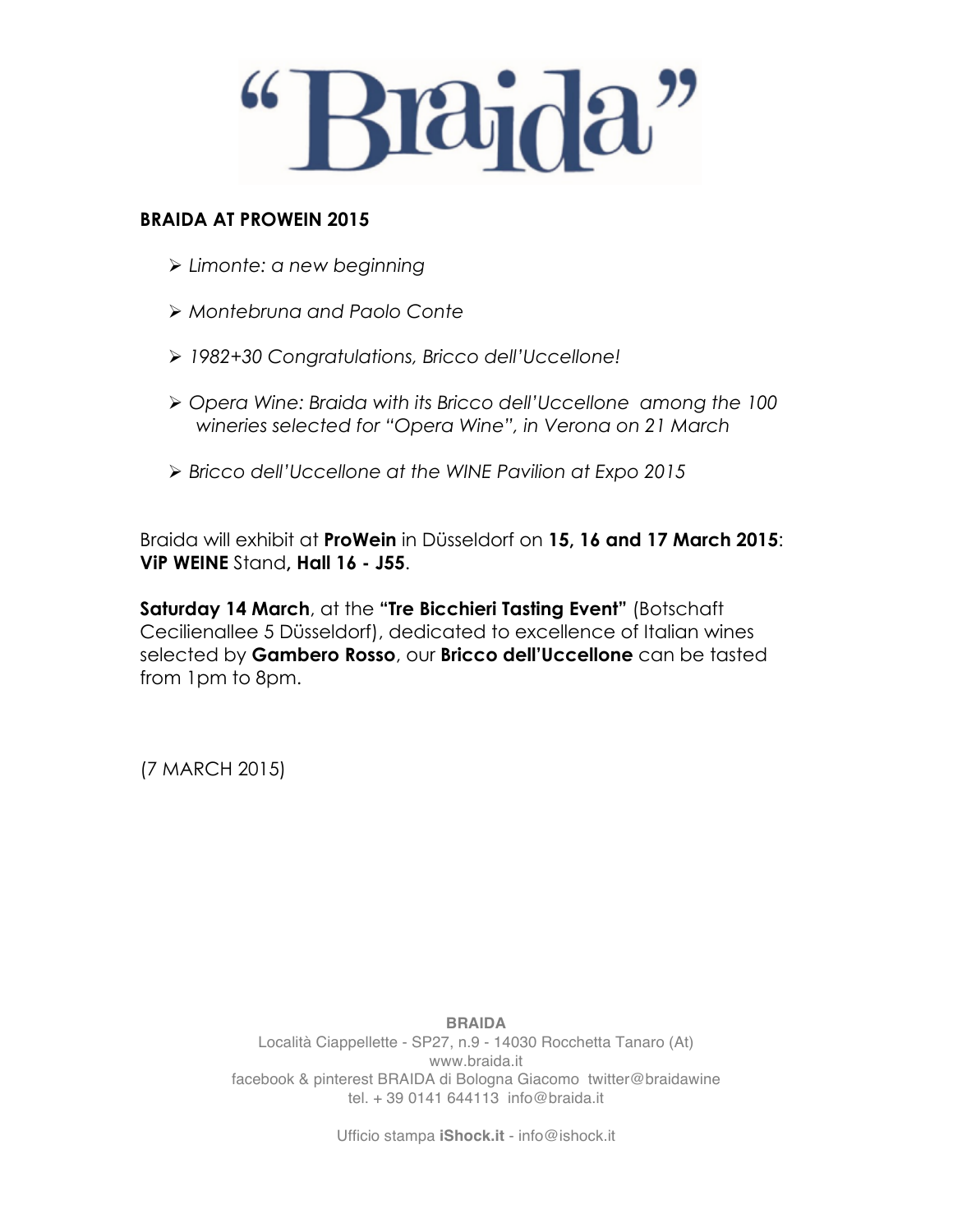

#### Ø *Limonte: a new beginning*

This year there is a new wine at the Braida winery: **Limonte, Grignolino d'Asti Doc**, which will be presented in advance at ProWein and Vinitaly (**22-25 March 2015, Pavilion 10 Piemonte stand H4**).

An ample bouquet with aromas of cherry, apricot, rose and delicate spices; aged for four months in steel vats and two in the bottle.

Grignolino has always been identified with characteristics of finesse and lightness, while the new Braida vineyard grows in a soil very rich in clay and lime: the hill and wine take their name from this very lime.

"Maintaining the autochthonous vines we have, preserving, reassessing them – explains **Giuseppe** and **Raffaella Bologna** – are the key processes that drive us to be more committed than ever to this historic vine native to our region. The Limonte project has come alive from these intentions and with this commitment".

> **BRAIDA** Località Ciappellette - SP27, n.9 - 14030 Rocchetta Tanaro (At) www.braida.it facebook & pinterest BRAIDA di Bologna Giacomo twitter@braidawine tel. + 39 0141 644113 info@braida.it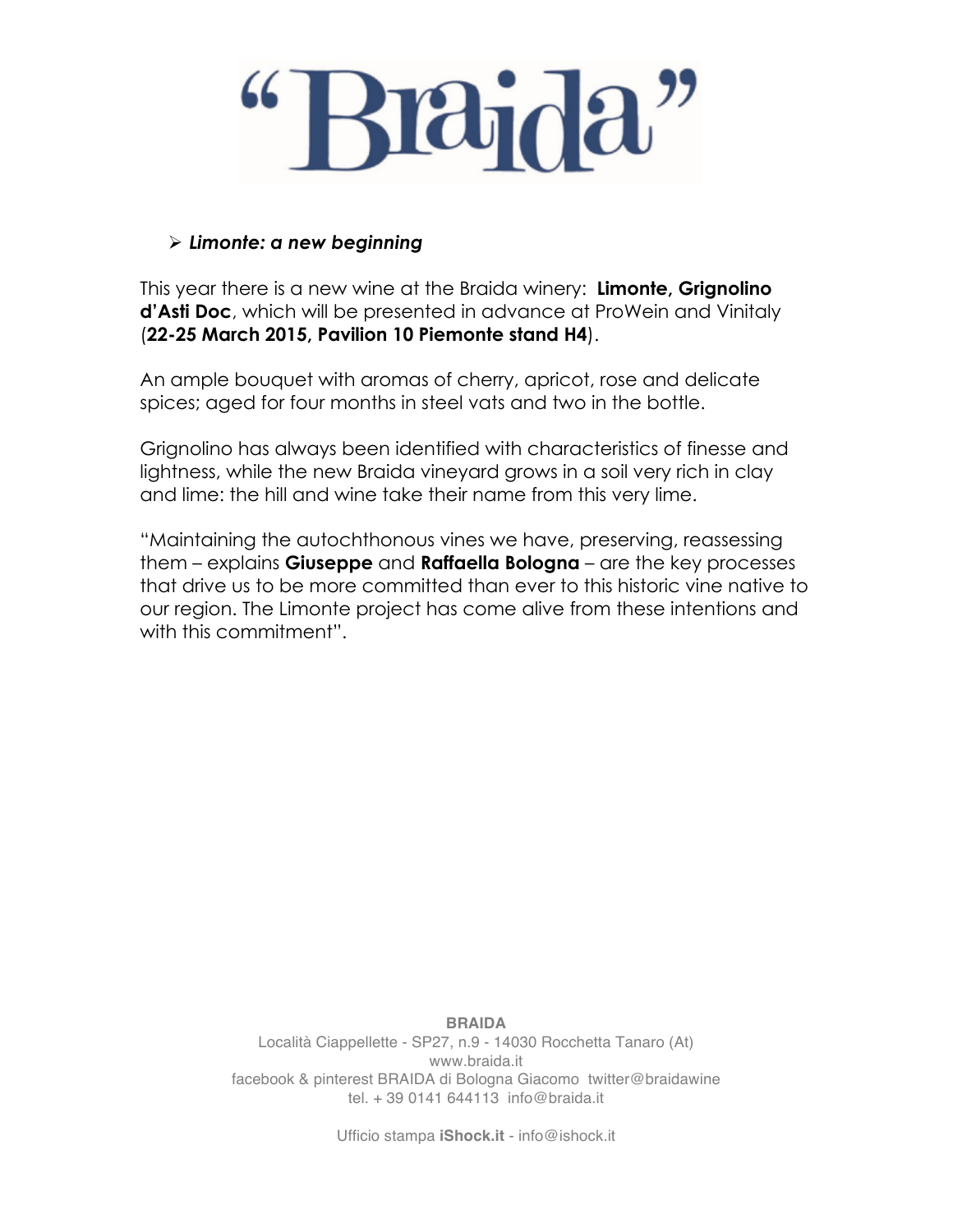# $\mathop{\rm dncl}\nolimits$

## Ø *Montebruna and Paolo Conte*

The poetic soul, spiritually French, of Paolo Conte and the pioneering nature of Giuseppe and Raffaella Bologna, children of Giacomo Bologna, the creator of Braida Winery, have teamed up for **Montebruna** wine. The Barbera d'Asti **Montebruna 2013** has, indeed, on the back label a poem by Paolo Conte: precious words that weave in a link among the Piedmont landscape, the river and vineyards in a final toast. The Bologna family conceived this unique initiative in 2001, which moves from a desire to tell, through one of the highest expressions of the soul as is poetry, the emotions that the wine can awaken.

To achieve this goal The Bologna family called upon, then as now, authors who, through their art, celebrate the essence of life.

The musician and songwriter **Bruno Lauzi** in 2001, the comedian and writer **Giorgio Faletti** in 2003, **Roby Facchinetti** of the Italian pop band Pooh in 2005, in 2008 **Omar Pedrini** and now with **Paolo Conte** they have written a poem to offer the treasures of the heart that arise from a personal encounter with Montebruna and its wine.

#### *Montebruna*

*Where is the Tanaro going today? Like yesterday, to Alessandria. It'll find people in felt caps who strongly pronounce the letter <r>. Yes, but does it pass by Rocchetta? Of course, an obligatory stop. Because the Tanaro looks around and knows vineyard and vineyard and smells the perfumes and discovers the colours and at night it hears the moon talking with the wine. They are eternal souls.*

## *Paolo Conte*

**BRAIDA** Località Ciappellette - SP27, n.9 - 14030 Rocchetta Tanaro (At) www.braida.it facebook & pinterest BRAIDA di Bologna Giacomo twitter@braidawine tel. + 39 0141 644113 info@braida.it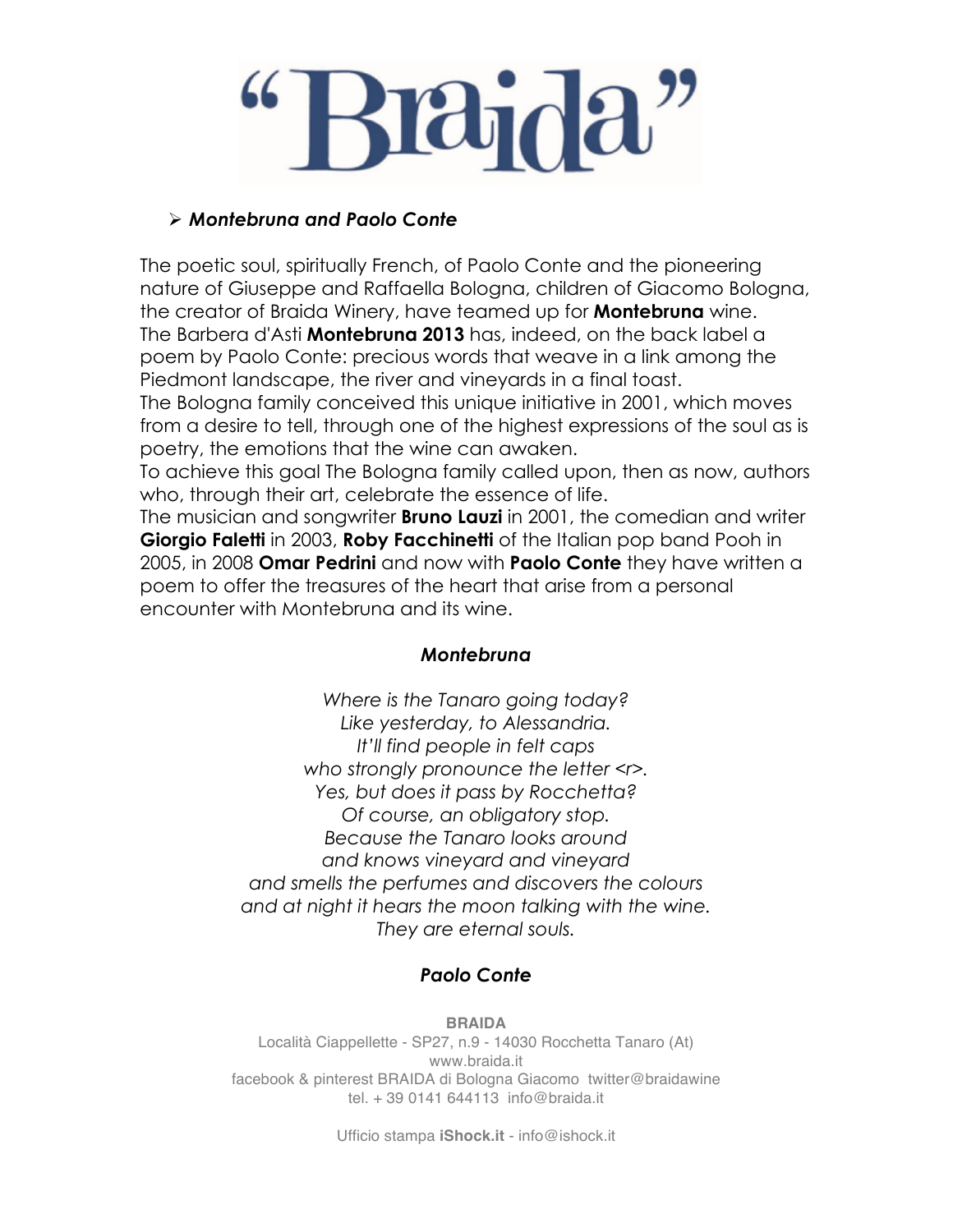## Ø *1982+30 Congratulations, Bricco dell'Uccellone!*

At **Vinitaly in Verona** (**22-25 March 2015, Pavilion 10 Piemonte stand H4**) Braida will present the **2012 vintage** of **Bricco dell'Uccellone** – an iconic wine since 1982 at the winery in Rocchetta Tanaro – the culmination of thirty vintages.

Back in 1982 Giacomo Bologna began the Barbera revolution making sure that this "lavish lady" was given a new, even stronger, lease of life: selecting the most suitable areas, selecting the grapes, meticulously caring for the vineyard together with the courage to reduce the yields and wait for the perfect day for grape harvesting, using barriques. For the first time a Barbera is cared for and controlled like a noble wine, so it can be served at the very best tables.

At the first Vinitaly where Bricco dell'Uccellone was presented, Giacomo saw French, Germans, and Americans taste and purchase Barbera: all 9,800 bottles were reserved.

The celebrations for the *1982+30 Congratulations, Bricco dell'Uccellone!*  were opened at the **"Camminare la terra"** exhibition dedicated to Luigi Veronelli at the event 'Triennale di Milano', with a **tasting of the historic vintages.**

At Vinitaly you can taste the 2012 grape harvest, characterised by an extraordinarily warm and long summer that clearly emphasizes the inherent character of Uccellone.

**Participated storytelling** with the voices and the main anecdotes of this thirty-year history is being put together on our website www.braida.it and on our social media accounts facebook.com/Braida di Giacomo Bologna and twitter.com/BraidaWine. Everyone can take part and be a protagonist through their memories, photos and testimonies about Bricco dell'Uccellone (info@braida.it).

> **BRAIDA** Località Ciappellette - SP27, n.9 - 14030 Rocchetta Tanaro (At) www.braida.it facebook & pinterest BRAIDA di Bologna Giacomo twitter@braidawine tel. + 39 0141 644113 info@braida.it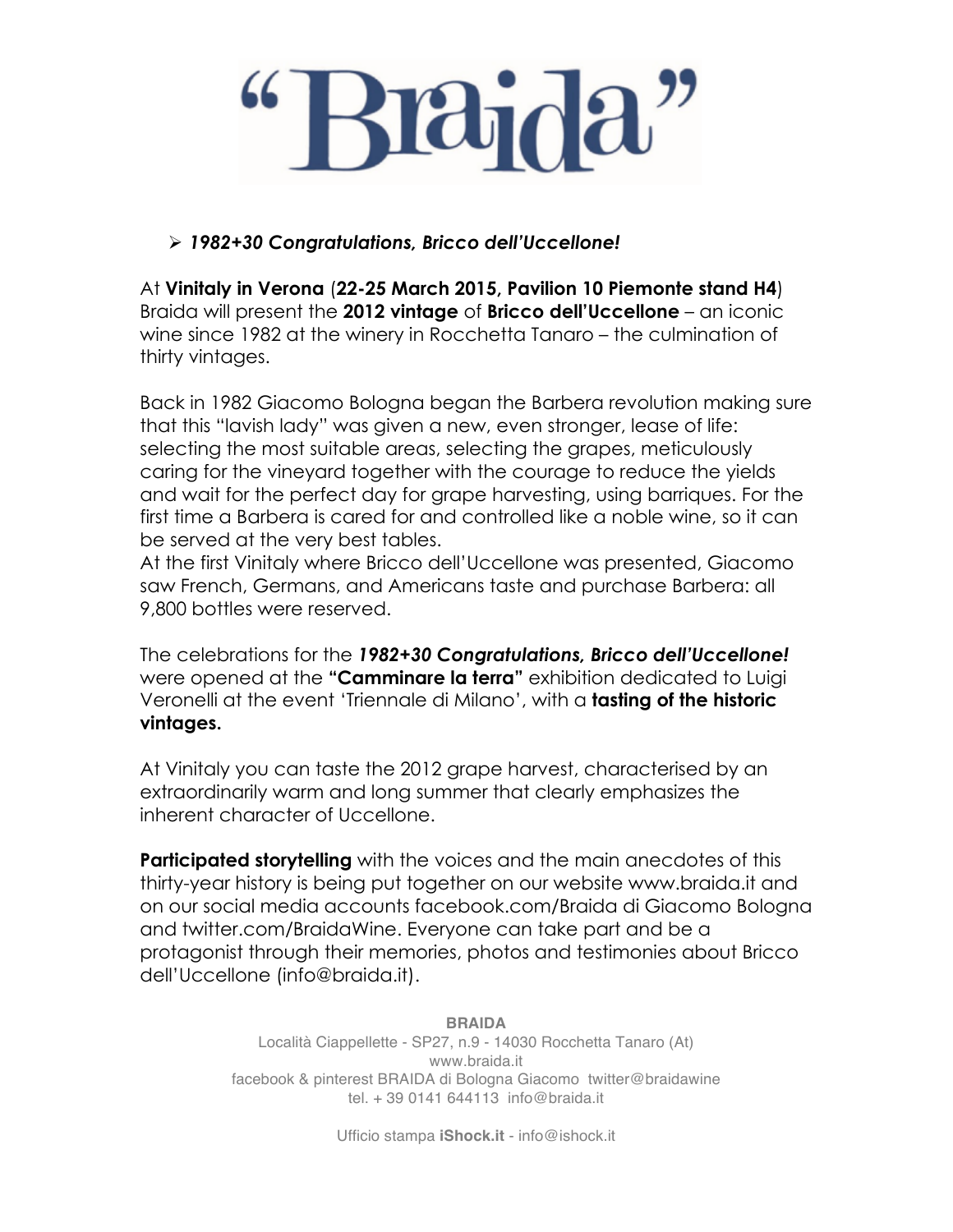# $\mathbf{a}_0^{\mathbf{i}}$

In July, Rocchetta Tanaro (Asti), the home of Bricco dell'Uccellone, plays host to a **big festival dedicated to the thirty vintages** of wine. The date is yet to be set, but throughout the summer until September you can book, as well as visit our winery, a **helicopter tour over the vineyards** (bookings and prices welcome@braida.it).

The celebrations will continue on 17, 18 and 19 October in Milan at the **Golosaria** culinary event.

> **BRAIDA** Località Ciappellette - SP27, n.9 - 14030 Rocchetta Tanaro (At) www.braida.it facebook & pinterest BRAIDA di Bologna Giacomo twitter@braidawine tel. + 39 0141 644113 info@braida.it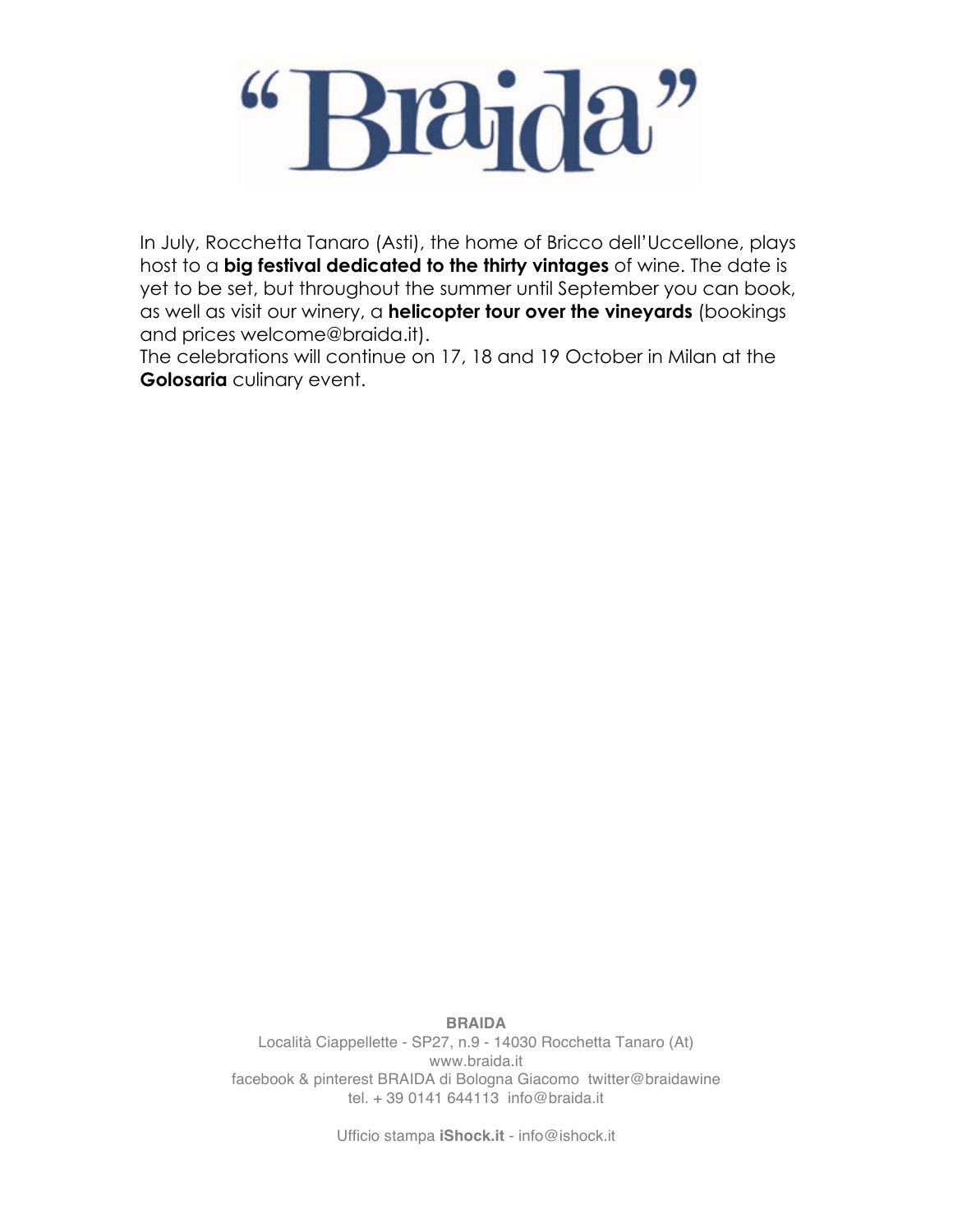### Ø *Opera Wine: Braida with its Bricco dell'Uccellone among the 100 wineries selected for "Opera Wine", in Verona on 21 March*

In the world of wine Italy is famous for its many territories, micro-climates and ability to give life to many different autochthonous vines, each one with its own identity.

Braida di Bologna Giacomo is among the 100 wineries selected for the 2015 edition of **"Opera Wine"** 21 March, in Verona (www.operawine.it), the only wine tasting that the **Wine Spectator** (USA) magazine organises in Italy, in collaboration with Vinitaly, already a traditional and prestigious preview to the most important event dedicated to wine. Braida will be there with its **2009** vintage of **Bricco dell'Uccellone**.

Bricco dell'Uccellone is the third child of Giacomo Bologna. The story of Bricco dell'Uccellone began after a visit to California. The fact that the Americans could produce superb wines was an inconceivable idea for a Piedmont doc. Therefore, when Giacomo visited California at the end of the 1970s and drank red wines with neither identity nor roots, but that were excellent, first-class in fact, even he was disheartened: because for the first time his faith in the Piedmont vineyard wavered….

When he telephoned his wife Anna saying "We've got everything wrong, they're much further ahead than us by a long way" he wasn't his usual self. However, prudence was certainly not Braida's main quality: in California Giacomo understood the importance of the barrique and realised that this could open a new chapter for his Barbera: and so he decided to look into the matter further with a course in oenology in Borgogna and in 1982 the selection began of Bricco dell'Uccellone.

Colour: very intense ruby red with a garnet glint. Bouquet: rich, complex, of considerable concentration and depth; particularly highlighted by scents of red fruit and small fruits.

Taste: generous, full-bodied and great structure, the perfect combination of the characteristics of this vineyard and the oak wood barrels, in a mass of great smoothness and sheer class, with a lengthy aromatic persistence.

> **BRAIDA** Località Ciappellette - SP27, n.9 - 14030 Rocchetta Tanaro (At) www.braida.it facebook & pinterest BRAIDA di Bologna Giacomo twitter@braidawine tel. + 39 0141 644113 info@braida.it